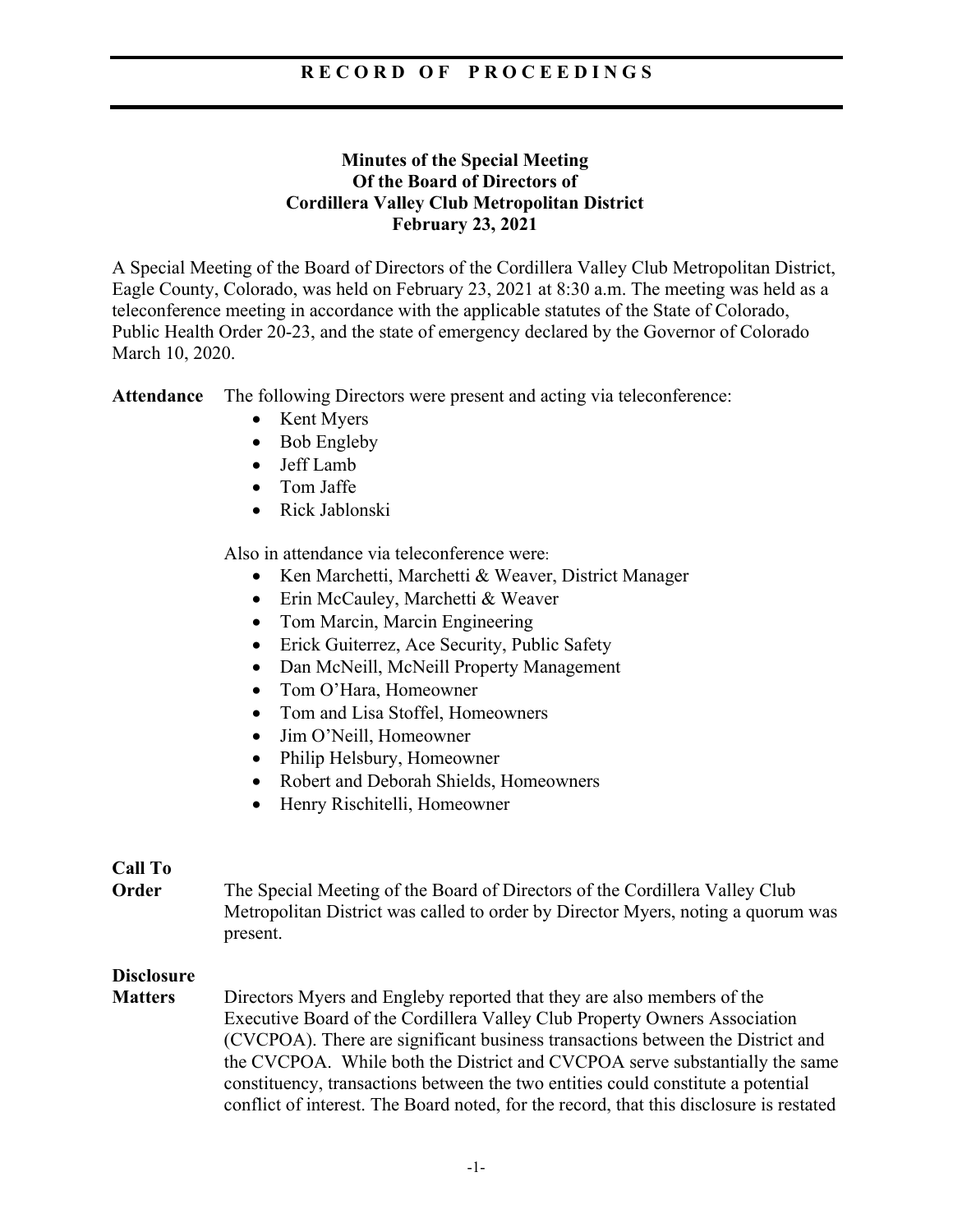# **R E C O R D O F P R O C E E D I N G S**

#### **Cordillera Valley Club Metropolitan District February 23, 2021 Special Meeting Minutes**

at this time with the intent of fully complying with laws pertaining to potential conflicts.

**Agenda** The Agenda was discussed and no additions, deletions or changes to the agenda were requested.

#### **Public**

- **Comment** There was no public comment.
- **Minutes** The Board reviewed the meeting minutes of the November 17, 2020, December 23, 2020 and January 7, 2021 meetings. Upon motion duly made and seconded it was unanimously

**RESOLVED** to approve the meeting minutes of the November 17, 2020, December 23, 2020 and January 7, 2021 meetings as presented.

#### **Business**

 Mr. Guiterrez provided an update on speeding activity and discussion was held regarding potential penalties for speeding offenders including residents, club members and contractors.

Mr. Myers gave an overview of the proposed Sanctuary corner upgrade noting the ongoing challenge of keeping this particular corner clean. Mr. Marcin noted he has been working on this project and stated it would be a significant visual enhancement with a curb and retaining wall, resolving the issue of gravel spray and providing a clean finish to the corner. Any work on this corner will be within the right-of-way. Mr. Marcin also recommended using the same vendor that completed the work at the Downey corner. Upon motion duly made and seconded it was unanimously

**RESOLVED** to proceed with the Sanctuary corner improvements with a couple of Board members serving as a committee to work with Mr. Marcin on this project.

Mr. Myers led a discussion regarding the potential installation of solar options for the neighborhood. Mr. Marcin suggested it could take seven to eight years to pay out on a solar installation and the cost would be substantial. Mr. McNeill noted that based on studies done for other Associations, it would be more beneficial for individual homeowners to install solar instead of the Association.

Regarding The Club Residences at CVC, there are no updates at this time; the Metro District is awaiting a response to the letter submitted to the County in January.